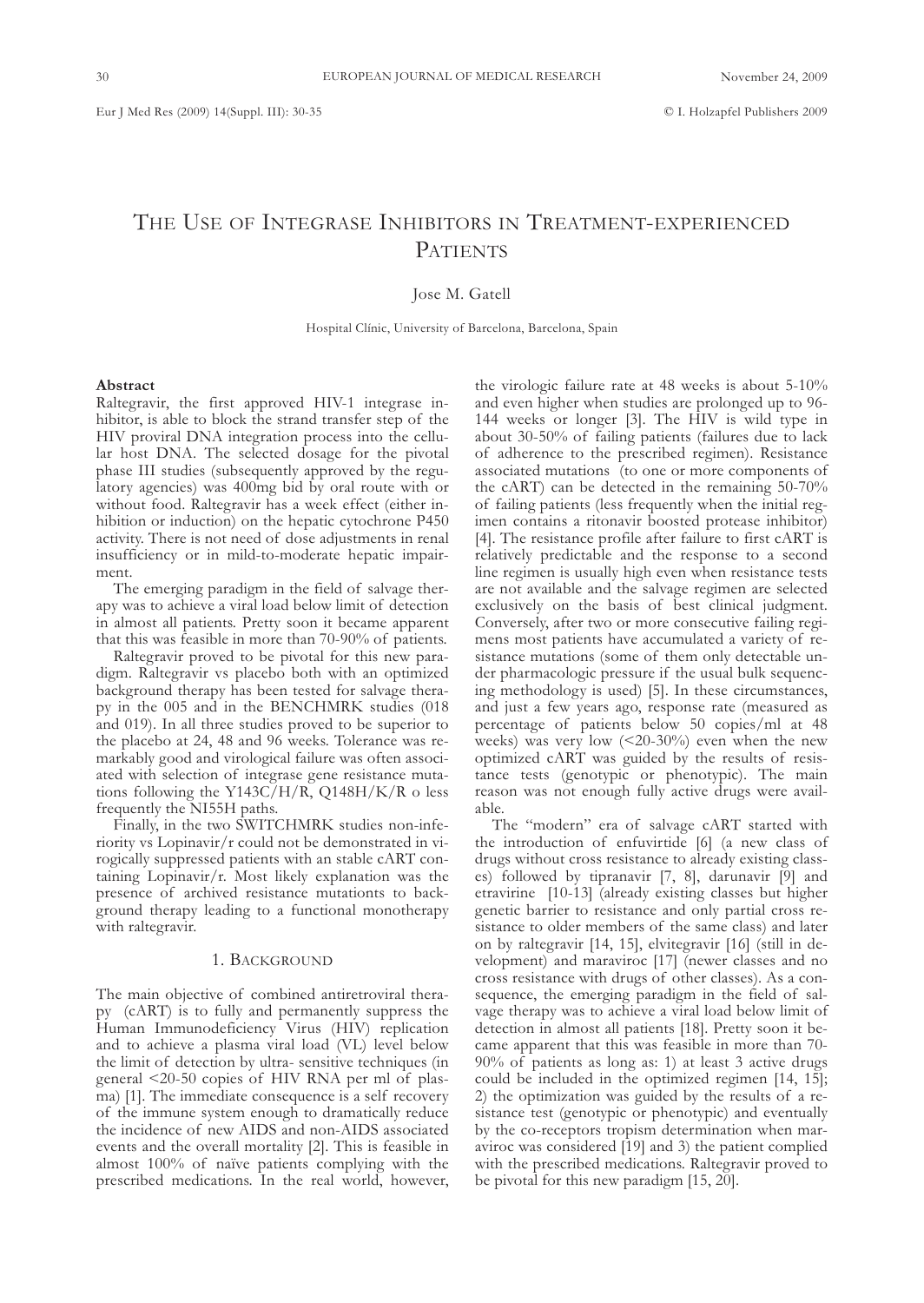## 2. RALTEGRAVIR

Raltegravir (the first approved HIV-1 integrase inhibitor) [21] is able to block the strand transfer step of the HIV proviral DNA integration process into the cellular host DNA. The IC95 in human T lymphoid cell cultures is around 30 nmol and its "potency" after 10 days of monotherapy in antiretroviral naïve patients is approximately 2 log10 HIV-1 RNA copies/ml of plasma. Rapidly absorbed after oral administration has a terminal half life of 7-12h (being a potential qd drug). However, the selected dosage for the pivotal phase III studies (subsequently approved by the regulatory agencies) was 400mg bid by oral route with or without food. Studies testing qd administration are ongoing. Raltegravir is primarily metabolized by glucuronidation (UGT1A1 enzyme) with a weak effect (either inhibition or induction) on the hepatic cytochrone P450 activity [21]. There is no need of dose adjustments in renal insufficiency or in mild-to-moderate hepatic impairment [22]. No clinically relevant interactions have been reported between raltegravir and other antiretrovirals except a moderate increase in raltegravir concentrations (25-95% depending on the parameter measured) when combined with atazanavir and somewhat less evident when atazanavir was boosted with ritonavir [21] . Rifampin substantially reduces the levels of raltegravir but with raltegravir doses of 400-800 mg bid therapeutic levels may still be achievable [23].

## 3. RALTEGRAVIR IN EXPERIENCED PATIENTS: SALVAGE THERAPY

The 005 Phase II protocol was a multicentric randomized study including 179 patients with a plasma viral load above 5000 copies/ml and resistance to at least one NRTI, one NNRTI and one PI [24] (Table 1).

Patients were assigned to an optimized background therapy (OBT) based on the results of the resistance tests plus raltegravir (200,400 or 600 mg bid) or a placebo. The randomization was stratified by the concomitant utilization of atazanavir (that is able to increase the exposition to raltegravir) and also by the concomitant utilization of enfuvirtide. The main endpoint was the viral load drop at 24 weeks but at 16 weeks open label utilization raltegravir was allowed if virologic response was not detected. At 24 weeks the proportion of patients with a plasma viral load <50 copies/ml was similar in the three raltegravir arms and ranged between 56% and 66% and was only 13% in the placebo arm. After week 24 the dose of raltegravir was 400mg bid in all patients on raltegravir (this is the dose selected for phase III studies on the basis of the 005 and other studies and subsequently approved by the regulatory authorities). There are plans to continue the study up to 144 weeks. The response rate (<50copies/ml) for all pooled raltegravir arms at weeks 48 and 96 were 55% and 48% respectively (very similar to the 56-66% at 24 weeks) [25].

Most of the patients assigned to a raltegravir arm with lack of virologic response, or failure after responding, were receiving a functional monotherapy with raltegravir (none of the components of the OBT

were fully active according to the resistance score). A genotypic resistance test could be performed in 38 of these patients of whom 35 selected resistance mutations in the integrase gene following the N155H or the Q148H/R/K path almost always associated with one additional mutation. The N155H or the Q148H/R/K alone are associated with high or intermediate levels of resistance that became of very high level when additional mutations are selected [26]. Consequently, raltegravir is a very potent and durable drug but with a low-intermediate genetic barrier. Tolerance up to week 96 was very good (only 4% discontinuations due to adverse events) and similar to the tolerance of placebo up to weeks 16-24 [25].

The BENCHMRK I and II studies (also known as 018 and 019 protocols) (Table 1) have been the pivotal phase III studies leading to raltegravir approval for salvage therapy [27, 28]. Despite the main end-point was the percentage of patients below 400 copies/ml at 16 weeks we now have data of the pooled analysis of both studies at 48 and 96 weeks measured as percentage of patients  $\leq 50$  copies/ml. There was a 2:1 randomization with 462 patients assigned to raltegravir (400 mg bid) and 237 to placebo. Inclusion criteria required a virological failure (>1000 copies/ml) and resistance to at least one member of the NRTI, NNRTI and PI families. Patients with stable coinfection with Hepatitis B and C were not excluded. All commercially available drugs were allowed in the optimized background including darunavir/r or tipranavir/r (both of them in expanded access or compassionate use at that moment).

In the pooled analysis (ITT, NC=F) at 48 weeks the response rate (<50 copies/ml) was 62% in the raltegravir and  $33\%$  in the placebo arm (p<0.001) (Fig 1). The response rates at 96 weeks were similar (57% and 26% in the raltegravir and placebo arms respectively) [29]. CD4 response was also significantly better in the raltegravir arm (109 cells/ $\mu$ L vs 45 cells/ $\mu$ L). Side effects potentially related with study medication were rare and similar in both arms with less than 1% interruptions due to intolerance in both arms (around 3 per 100 person-years). Cancer events were below what could be expected in the general population.

The superiority of raltegravir vs placebo was still significant after adjusting for the baseline characteristics of the patients (demographic, viral load, CD4+ T cell count and genotypic and phenotypic score). Of note, near 50% of the raltegravir patients vs almost none (3%) of the placebo recipients were below 50 copies/ml at 48 weeks despite a baseline resistance (genotypic or phenotipic score) of zero (functional monotherapy with raltegravir), suggesting both that the genetic barrier of raltegravir is not so low and that some components of the OBT retained some level of activity despite a theoretical score of zero. Conversely, when the OBT contains two or event more active drugs the raltegravir still contributes with additional activity (70% response vs 40-60% respectively). Moreover, the response rate is near 90% when raltegravir was used with darunavir/r and enfuvirtide in patients never exposed to these drugs (Fig. 2). Overall, by week 96 resistance tests were available for 112 raltegravir treated patients of whom 73% had integrase muta-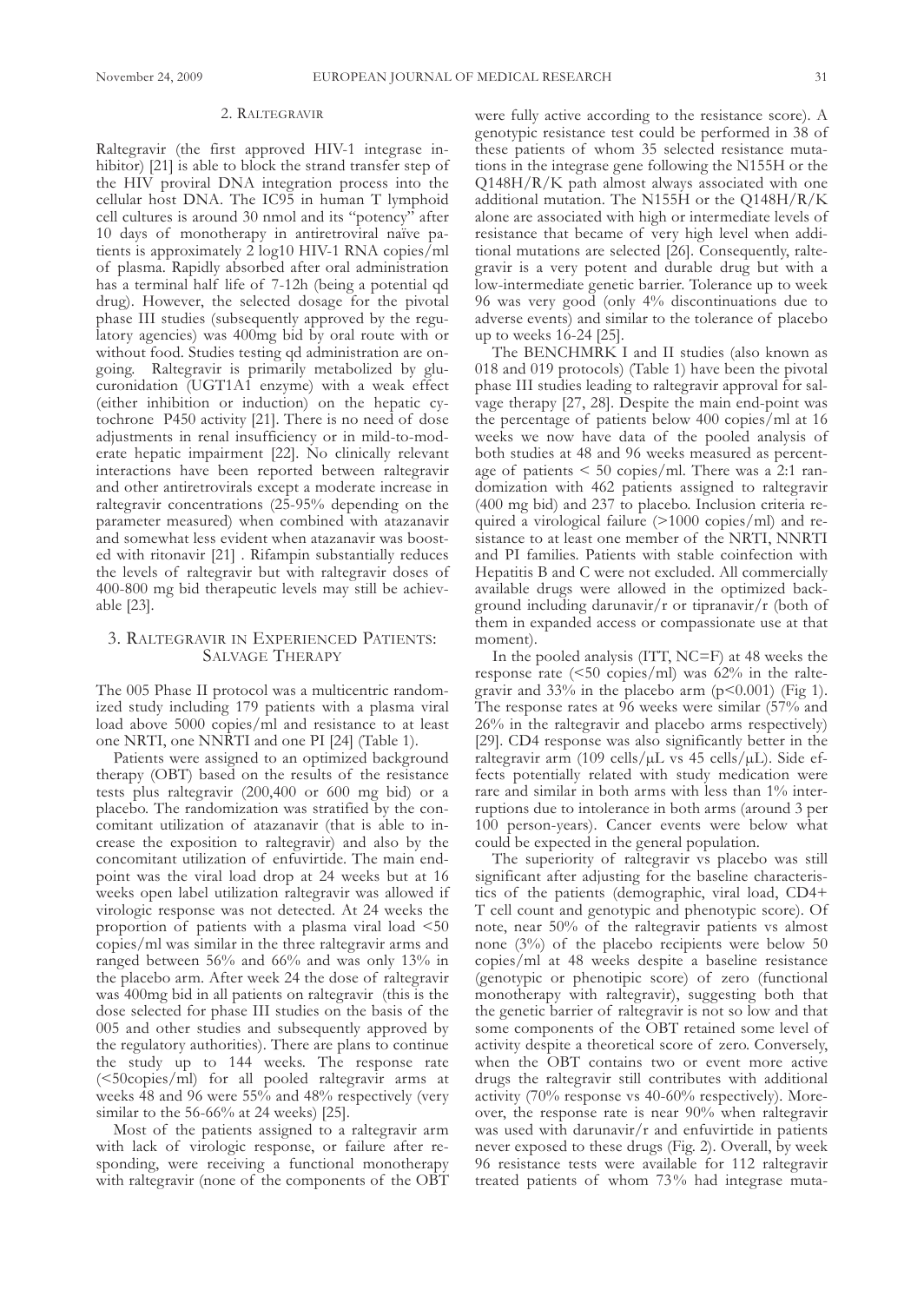| Study               | Phase | No. of<br>participants | Study population                                                                                                                             | Study Regimen                                                             | Results                                                                                                                                                                            |
|---------------------|-------|------------------------|----------------------------------------------------------------------------------------------------------------------------------------------|---------------------------------------------------------------------------|------------------------------------------------------------------------------------------------------------------------------------------------------------------------------------|
| $005$ [25]<br>Main  | П     | 178                    | HIV-infected, treatment-<br>experienced; HIV RNA<br>level $>5000$ copies/mL;<br>CD4cell count >50<br>cells/µL                                | OBT and RAL (200,<br>$400$ , or $600$ mg) or<br>placebo twice daily       | At week 24, the propor-<br>tions of patients with an<br>HIV-1 RNA level<br><50copies/mL were 65%<br>(RAL; 200mg), 56% (RAL;<br>400mg), 67% (RAL; 600mg),<br>and 13% (placebo)      |
| Extension           | П     | 178                    | Same as above                                                                                                                                | OBT and RAL<br>(400mg; beginning at<br>week 24) or placebo<br>twice daily | At week 48, the propor-<br>tions of patients with an<br>HIV-1 RNA level<br>$\leq$ 50copies/mL were 64%<br>(RAL; 200mg), 46% (RAL;<br>400mg), 53% (RAL; 600mg),<br>and 9% (placebo) |
| BENCHMRK [14, 38]   |       |                        |                                                                                                                                              |                                                                           |                                                                                                                                                                                    |
| Trial 018           | Ш     | 350                    | HIV-1-infected, treat-<br>ment-experienced; HIV<br>$RNA$ level $>1000$<br>copies/mL; CD4cell<br>count                                        | OBT and RAL<br>$(400mg)$ or placebo<br>twice daily (random-<br>ized $2:1$ | At week 48, the propor-<br>tions of patients with an<br><b>HIV RNA</b> level<br><50copies/mL were<br>$65\% (RAL)$ , and $31\%$<br>(placebo)                                        |
| Trial 019           | Ш     | 349                    | Same as above                                                                                                                                | Same as above                                                             | At week 48, the propor-<br>tions of patients with an<br>HIV-1 RNA level<br><50copies/mL were<br>60%(RAL), and 35%<br>(placebo)                                                     |
| SWITCHMRK [34]      |       |                        |                                                                                                                                              |                                                                           |                                                                                                                                                                                    |
| 032                 | Ш     | 348                    | Well controlled (<50<br>copies/ml for $\geq 3$ mo.)<br>on a stable lopinavir/r<br>regimen in combination<br>with at least 2 nucleo-<br>sides | Continue or switch<br>from $lopinavir/r$ to<br>raltegravir                | At week 24 proportion of<br>patients remaining $< 50$<br>copies/ml were $87\%$ in<br>lopinavir/r vs. 81% in ralte-<br>gravir arm                                                   |
| 033                 | Ш     | 354                    | same                                                                                                                                         | same                                                                      | At week 24 proportion of<br>patients remaining < 50<br>copies/ml were 94% in<br>lopinavir/r vs. 88% in ralte-<br>gravir arm                                                        |
| TRIO (ANRS139) [30] | IV    | 103                    | Failing patients with VL<br>>1000 copies/ml, naive<br>and sensitive to study<br>drugs                                                        | Raltegravir +<br>Darunavir/ $r +$<br>Etravirine                           | At week 48, 89% below 50<br>copies/ml                                                                                                                                              |

*Table 1.* Clinical studies of raltegravir (RAL).

tions at one of the three positions (Y143C/H/R, Q148H/K/R N155H) almost always in combination with at least one other mutation. Most resistance mutations were observed by week 24 and in only 7 cases after week 48 [29].

The French TRIO trial (ANRS139) further reinforces that a high level response rate is achievable in salvage therapy when 3 fully active drugs are included

in the regimen. They included 103 failing patients (VL>1000 copies/ml) naïve to raltegravir, darunavir/r and etravirine and susceptible to these drugs. They received a cART with these three drugs and the response rate (<50 copies/ml) was 90% at 24 weeks and 86% at 48 weeks [30]. These results were duplicated in a smaller (32 patients) but similar trial with a response rate of 94% (<50 copies/ml) at 24 weeks [31].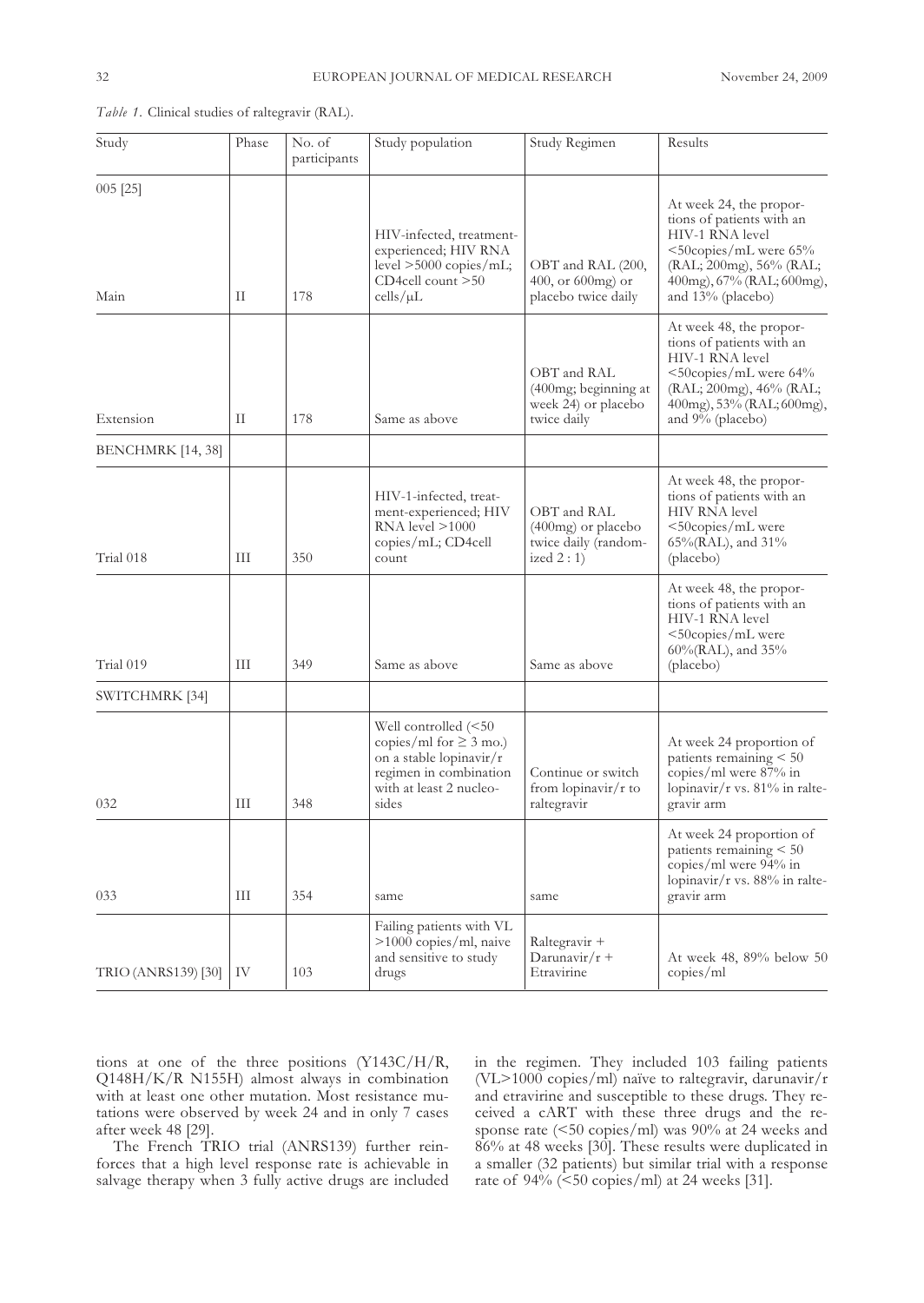

For HIV RNA <400 copies/mL and <50 copies/mL: Non-completer = failure approach. For CD4: Baseline carried forward for virologic failures.



*Fig 1.* Virologic and CD4 outcome in the pooled BENCHMRK studies at 48 weeks [14, 29, 38].

*Fig 2.* Virologic outcome in the BENCMRK studies stratifying by previously exposure to Darunavir/ Ritonavir and Enfuvirtide. Nothe a near 90% response rate among first time users of Raltegravir, Darunavir/Ritonavir and Enfuvirtide [14, 29, 38].

## 4. RALTEGRAVIR IN EXPERIENCED PATIENTS: SWITCHING STUDIES IN VIROLOGICALLY SUPPRESSED PATIENTS

In virologically suppressed patients switching from enfuvirtide to raltegravir has been tested in at least one randomized study and in two open studies. In the French randomized EASIER study (ANRS138) 85 patients were assigned to continue with enfuvirtide and 85 patients to switch from enfuvirtide to raltegravir while the remaining drugs were maintained. In both arms at 24 weeks near 90% of the patients had a plasma viral load below 50 copies/ml. At this time point the patients on enfuvirtude were switched to raltegravir. At 48 weeks again near 90% patients in both arms remained below 50 copies/ml of plasma . Similar results were obtained in two open lable studies including 52 and 35 patients respectively [32, 33]. Consequently, the option of switching from enfuvirtide to raltegravir in suppressed patients never exposed to raltegravir con be accepted as an effective and safe alternative.

The SWITCHMRK studies 1 and 2 (Protocols 032 and 033) included 702 virologicaly suppressed patients randomized to continue on lopinavir/r containing regimen or to switch from lopinavir/r to raltegravir. The co-primary end points were lipid changes at week 12, virologic response at week 24 (non-inferiority hypothesis with 12% margin) and safety and tolerability. While lipid changes were significantly better in the experimental raltegravir arm none of the two studies were able to demonstrate non-inferiority of the raltegravir arm (87% vs 81% in the 032 protocol and 94% vs 88% in the 033 protocol; lower limit of the  $95\%$  CI of  $-14,4$  and  $-12,2$  respectively. Both studies were interrupted by the DSMB [34]. Most likely explanation for the excess of virological failures in the raltegravir arms were presence of archived mutations to the background antiretrovirals due to previous virological failures and consequently these patients were exposed to functional raltegravir monotherapy. Once again the SWITCHMRK studies underlined the relatively low genetic barrier of raltegravir as compared with a ritonavir boosted protease inhibitor like lopinavir/r. The possibility of switching from ritonavir boosted PI to raltegravir is probably save as long as the patients have not archived resistance mutations to the background drugs and this hy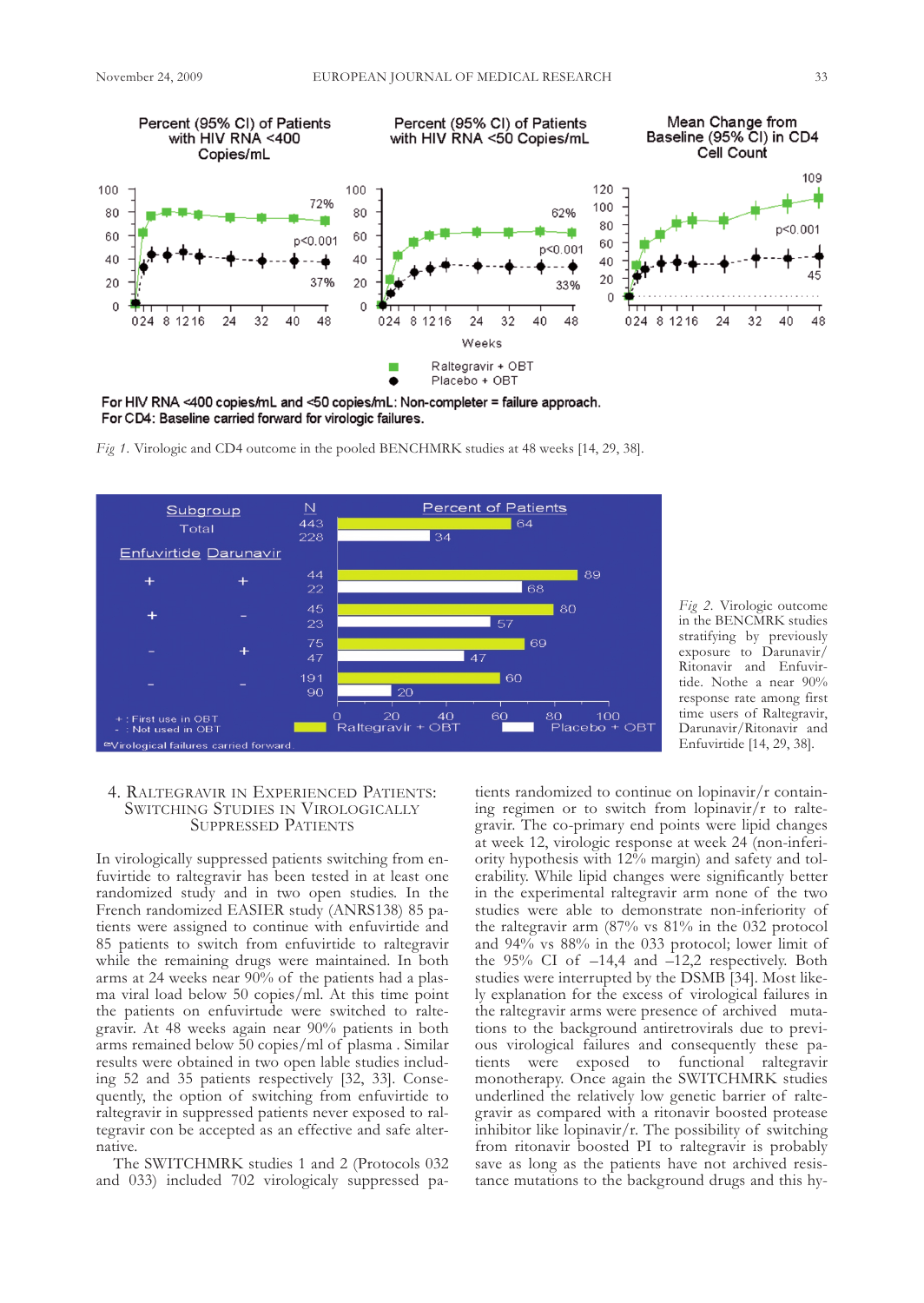pothesis is being tested in the Spanish SPIRAL switch study.

## 5. RALTEGRAVIR IN EXPERIENCED PATIENTS: INTENSIFICATION STUDIES

The possibility of eradicating the HIV-1 in virologicaly suppressed patients (<50copies/ml) intensifying the regimen by adding raltegravir or alternatively efavirenz, lopinavir/ $r$  or atazanavir/ were not able to reduce the residual viremia when an ultra sensitive single-copy assay was used [35, 36]. This data are in favor of the hypothesis that residual viremia is not due to ongoing level replication as opposed to cellular release (by latently infected cells) of replicative competent viral particles [37].

#### **REFERENCES**

- 1. Hammer SM, Eron JJ, Jr., Reiss P, Schooley RT, Thompson MA, Walmsley S, et al. Antiretroviral treatment of adult HIV infection: 2008 recommendations of the International AIDS Society-USA panel. JAMA 2008; 300(5): 555-570.
- 2. Palella FJ, Delaney KM, Moorman AC, Loveless MO, Fuhrer J, Satten GA, et al. Declining morbidity and mortality among patients with advanced human immunodeficiency virus infection. N Engl J Med 1998; 338, 853-860.
- 3. Arribas JR, Pozniak AL, Gallant JE, DeJesus E, Gazzard B, Campo RE, et al. Tenofovir Disoproxil Fumarate, Emtricitabine, and Efavirenz Compared With Zidovudine/Lamivudine and Efavirenz in Treatment-Naive Patients: 144-Week Analysis. J Acquir Immune Defic Syndr 2008; 47(1):74-78.
- 4. Gupta R, Hill A, Sawyer AW, Pillay D. Emergence of drug resistance in HIV type 1-infected patients after receipt of first-line highly active antiretroviral therapy: a systematic review of clinical trials. Clin Infect Dis 2008; 47(5):712-722.
- 5. Hirsch MS, Gunthard HF, Schapiro JM, Brun-Vezinet F, Clotet B, Hammer SM, et al. Antiretroviral drug resistance testing in adult HIV-1 infection: 2008 recommendations of an International AIDS Society-USA. Clin Infect Dis. In press 2008.
- 6. Lazzarin A, Clotet B, Cooper D, Reynes J, Arasteh K, Nelson M, et al. Efficacy of enfuvirtide in patients infected with drug-resistant HIV-1 in Europe and Australia. N Engl J Med 2003; 348(22):2186-2195.
- 7. Temesgen Z, Feinberg J. Tipranavir: a new option for the treatment of drug-resistant HIV infection. Clin Infect Dis 2007; 45(6):761-769.
- 8. Hicks CB, Cahn P, Cooper DA, Walmsley SL, Katlama C, Clotet B, et al. Durable efficacy of tipranavir-ritonavir in combination with an optimised background regimen of antiretroviral drugs for treatment-experienced HIV-1-infected patients at 48 weeks in the Randomized Evaluation of Strategic Intervention in multi-drug reSistant patients with Tipranavir (RESIST) studies: an analysis of combined data from two randomised open-label trials. Lancet 2006; 368(9534):466-475.
- 9. Clotet B, Bellos N, Molina JM, Cooper D, Goffard JC, Lazzarin A. et al. Efficacy and safety of darunavir-ritonavir at week 48 in treatment-experienced patients with HIV-1 infection in POWER 1 and 2: a pooled subgroup analysis of data from two randomised trials. Lancet 2007; 369(9568):1169-1178.
- 10. Lazzarin A, Campbell T, Clotet B, Johnson M, Katlama C, Moll A, et al. Efficacy and safety of TMC125 (etravirine) in treatment-experienced HIV-1-infected patients

in DUET-2: 24-week results from a randomised, doubleblind, placebo-controlled trial. Lancet 2007; 370(9581): 39-48.

- 11. Madruga JV, Cahn P, Grinsztejn B, Haubrich R, Lalezari J, Mills A et al. Efficacy and safety of TMC125 (etravirine) in treatment-experienced HIV-1-infected patients in DUET-1: 24-week results from a randomised, double-blind, placebo-controlled trial. Lancet 2007; 370 (9581):29-38.
- 12. Cohen CJ, Berger DS, Blick G, Grossman HA, Jayaweera DT, Shalit P et al. Efficacy and safety of etravirine (TMC125) in treatment-experienced HIV-1-infected patients: 48-week results of a phase IIb trial. AIDS 2008.
- 13. Haubrich R, Cahn P, Grinsztein B, Lalezari J, Madruga J, Mills A. et al. DUET-1: week-48 results of a phase III randomized double-blind trial to evaluate the efficacy and safety of TMC125 vs placebo in 612 treatment-experienced HIV-1-infected patients. 15th Conference on Retroviruses and Opportunistic Infections . 2008.
- 14. Steigbigel RT, Cooper DA, Kumar PN, Eron JE, Schechter M, Markowitz M, et al. Raltegravir with optimized background therapy for resistant HIV-1 infection. N Engl J Med 2008; 359(4):339-354.
- 15. Cooper DA, Steigbigel RT, Gatell JM, Rockstroh JK, Katlama C, Yeni P, et al. Subgroup and resistance analyses of raltegravir for resistant HIV-1 infection. N Engl J Med 2008; 359(4):355-365.
- 16. Roquebert B, Damond F, Collin G, Matheron S, Peytavin G, Benard A, et al. HIV-2 integrase gene polymorphism and phenotypic susceptibility of HIV-2 clinical isolates to the integrase inhibitors raltegravir and elvitegravir in vitro. J Antimicrob Chemother 2008.
- 17. Gulick RM, Lalezari J, Goodrich J, Clumeck N, DeJesus E, HORBAN A, et al. Maraviroc for previously treated patients with R5 HIV-1 infection. N Engl J Med 2008; 359(14):1429-1441.
- 18. Hammer SM, Eron JJ, Jr., Reiss P, Schooley RT, THOMPSON MA, Walmsley S, et al. Antiretroviral treatment of adult HIV infection: 2008 recommendations of the International AIDS Society-USA panel. JAMA 2008; 300(5):555-570.
- 19. Saag M, Goodrich J, Fatkenheuer G, Clotet B, Clumeck N, Sullivan J, et al. A double-blind, placebo-controlled trial of maraviroc in treatment-experienced patients infected with non-R5 HIV-1. J Infect Dis 2009; 199(11):1638-1647.
- 20. Steigbigel RT, Cooper DA, Kumar PN, Eron JE, Schechter M, Markowitz M, et al. Raltegravir with optimized background therapy for resistant HIV-1 infection. N Engl J Med 2008; 359(4):339-354.
- 21. Hicks C, Gulick RM. Raltegravir: The First HIV Type 1 Integrase Inhibitor. Clin Infect Dis 2009.
- 22. Iwamoto M, Hanley WD, Petry AS, Friedman EJ, Kost JT, Breidinger SA, et al. Lack of a Clinically Important Effect of Moderate Hepatic Insufficiency and Severe Renal Insufficiency on Raltegravir Pharmacokinetics. Antimicrob Agents Chemother 2009.
- 23. Wenning LA, Hanley WD, Brainard DM, Petry AS, Ghosh K, Jin B, et al. Effect of Rifampin, a Potent Inducer of Drug Metabolizing Enzymes, on the Pharmacokinetics of Raltegravir. Antimicrob Agents Chemother 2009.
- 24. Grinsztejn B, Nguyen BY, Katlama C, Gatell JM, Lazzarin A, Vittecoq D, et al. Safety and efficacy of the HIV-1 integrase inhibitor raltegravir (MK-0518) in treatmentexperienced patients with multidrug-resistant virus: a phase II randomised controlled trial. Lancet 2007; 369(9569):1261-1269.
- 25. Gatell JM, Katlama C, Grinsztejn B, Eron JJ, Lazzarin A, Vittecoq D, et al. Long-term efficacy and safety of the HIV integrase inhibitor raltegravir in patients with limited treatment options in a phase II study. J Acquir Immune Defic Syndr 2009; (in press).